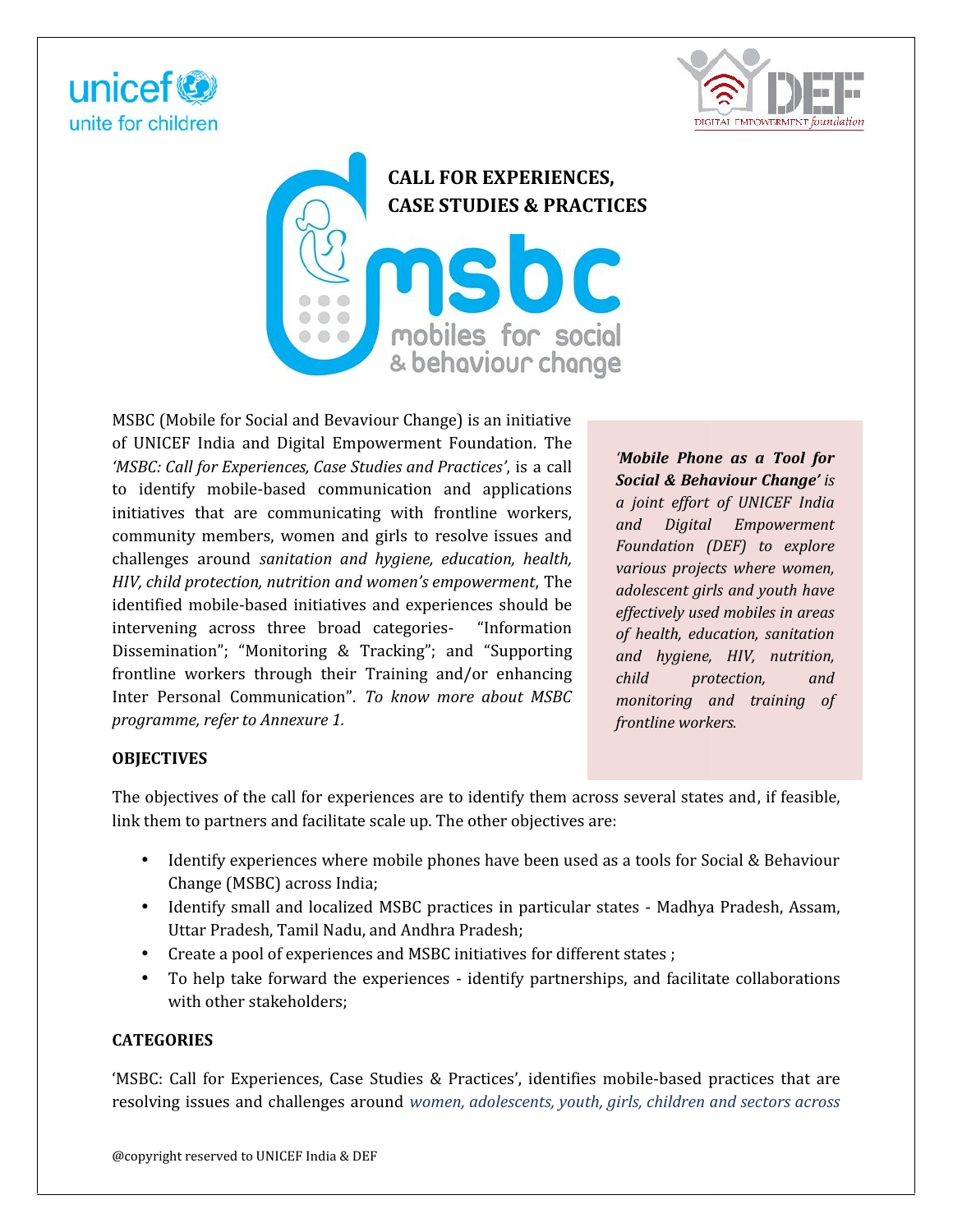



*health, education, nutrition, sanitation and hygiene, and empowerment.* These mobile-based practices should also be intervening:

- **A. Information dissemination:** The category welcomes initiatives, case-studies, experiences and practices, which use mobile phones as a tool, platform, carrier of information and content for dissemination in areas like education, health and environment sustainability.
- **B. Monitoring & Tracking:** The category acknowledges initiatives, case-studies, experiences and practices in the field of mobile platforms that monitors and tracks development schemes / programmes and also has sustainable acceptance in managing the life cycle of a project. The capacity of mobile as a tool to track attendance, presence of project staff, maintaining timetable and sending progress updates have been demonstrated. and also has sustainable acceptance in managing the life cycle of a<br>i mobile as a tool to track attendance, presence of project staff,<br>id sending progress updates have been demonstrated.
- **C.** Training of Frontline Workers & Interpersonal Communication: This category acknowledges newfound application that enables mobile phones for training purposes. acknowledges newfound application that enables mobile phones for training purposes.<br>Mobiles are used and highlighted to train workers who are on front-end of service delivery and in direct correspondence with citizen beneficiaries. Effective usage of mobiles has been and in direct correspondence with citizen beneficiarie<br>visible for interpersonal communication purposes.

# **THE PROCESS PROCESS**

The 'MSBC: Call for Experiences, Case Studies & Practices', accepts online Applications. Every The 'MSBC: Call for Experiences, Case Studies & Practices', accepts online Applications. Every<br>Application should be supported by Product/Application/Project/Programme Demo Presentation and supporting document with the Application Form. 'MSBC: Call for Experiences, Practices and Case Studies', brings together various mobile-based practices that are resolving issues and and supporting document with the Application Form. 'MSBC: Call for Experiences, Practices and<br>Case Studies', brings together various mobile-based practices that are resolving issues and<br>challenges around *women, adolescent nutrition, and empowerment.* divection, antridion, associated and hydron, and empowerment. These mobile-based<br>fromation dissemination : The category welcomes is at tool, plation, carrier of indivirualis and practices, which use mobile-based<br>then the f In direct correspondence with citizen beneficiaries. Lifective usage of<br>
le for interpersonal communication purposes.<br>
SS<br>
Call for Experiences, Case Studies & Practices', accepts online Ap<br>
should be supported by Product/

The Application and Screening Process is transparent and fair, and has drawn support from leading The Application and Screening Process is transparent and fair, and has drawn support from leading<br>government and private policy advocators, academicians, grassroots NGOs, and entrepreneurs in the region.

#### **SCREENING PROCESS**

- Each category will be screened by panel of Screening Committee. The Screening Committee is comprised of eminent personalities from private and public sector, various industries and is comprised of eminent personalities from private and public sector, various industries and<br>academia. Screening committee members will be selected on the basis of their knowledge and expertise;
- The process of evaluation will commence from the date of closing of 'MSBC: Call for Experiences, Case Studies & Practices';
- Experiences, Case Studies & Practices';<br>The initial screening will be through online review of applications by the Screening Committee;
- The Screening Committee of every category has the right to modify the judging criteria to suit the respective category in consultation with the Screening Committee;
- The decision of the Screening Committee will be final and binding;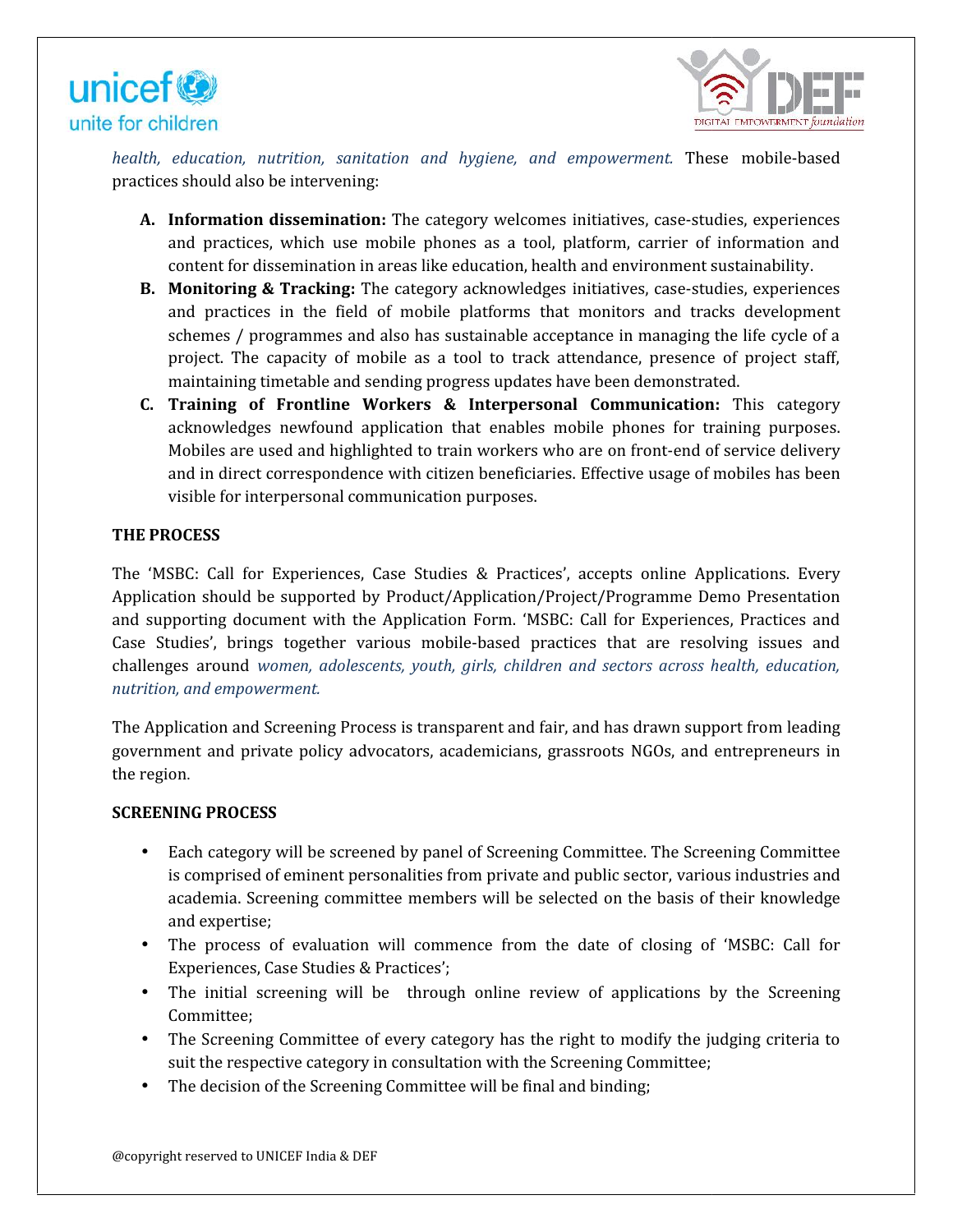



- Screening Committee holds the right to contact any eligible nominee about their doubt/queries regarding the project;
- The Screening Committee reserves the right to declare 'Not eligible', if an applicant does not meet the standards.

## **SCREENING COMMITTEE'S EVALUATION CRITERIA**

- Content & Services- quantify the quality of content, service delivery, relevance of content and its utility value. • Content & Services- quantify the quality of content, service delivery, relevance of content<br>and its utility value.<br>• Impact, Replicable & Sustainable model – The social impact and viability of the
- application/product/project and how it can be replicable in other regions.
- Functionality/Navigation- User friendliness & interactive nature of the application and its features.
- Interface & Visual Design- Usability, design of applications and the value of device with multimedia having larger user preferences, and aesthetics.
- multimedia having larger user preferences, and aesthetics.<br>• USP & Strategic Value- Uniqueness of the idea & easiness of strategy replication.
- Execution & Implementation- Procedure of carrying out and executing the idea according to the market demand.
- Accessibility- Cost effectiveness matching social and economic capital of different user groups with diverse needs in different income brackets.
- Overall Experience- The user base and overall practical experience with the Overall Experience- The user base and overall<br>application/content and its impact on stakeholders.

# **STAKEHOLDERS' OVERVIEW STAKEHOLDERS'**

There are a number of players in the mobile space – Government, private sector, bilateral agencies, NGOs/CSOs, implementing agencies, users and others. The areas for consideration are: do we need more mobile innovations and incubation of new ideas to extract mobile benefits for social change? Do we need more research and networking? What is the scope for collaboration? What pattern suits partnership amongst stakeholders? Different set of stakeholders are invited to be part of this advocacy group. The primary stakeholders who will participate in this advocacy group are: committee houts the right to contact any eligible nonlinee a boost their<br>is esterating the right to contact any eligible', if an applicant does not<br>interactive reserves the right to declare Not eligible', if an applicant d NGOs/CSOs, implementing agencies, users and others. The areas for consideration are: do we need<br>more mobile innovations and incubation of new ideas to extract mobile benefits for social change?<br>Do we need more research and &

# **Government**

The government through its designated agencies like Telecom Regulatory Authority of India (TRAI), constitutes the most potent role player in determining the mobile landscape. The government creates the force behind the mobile infrastructure backbone. Policy consolidation is called for.

# **Mobile Value Added Service (MVAS) & Content Added Service**

The effective role of mobile value added services (MVAS) will determine the trend in mobile usage The effective role of mobile value added services (MVAS) will determine the trend in mobile usage<br>and penetration in coming days. The growth drives m-services such as m banking, m-education, mgovernance, m-health and m-agriculture, which need innovation and promotion.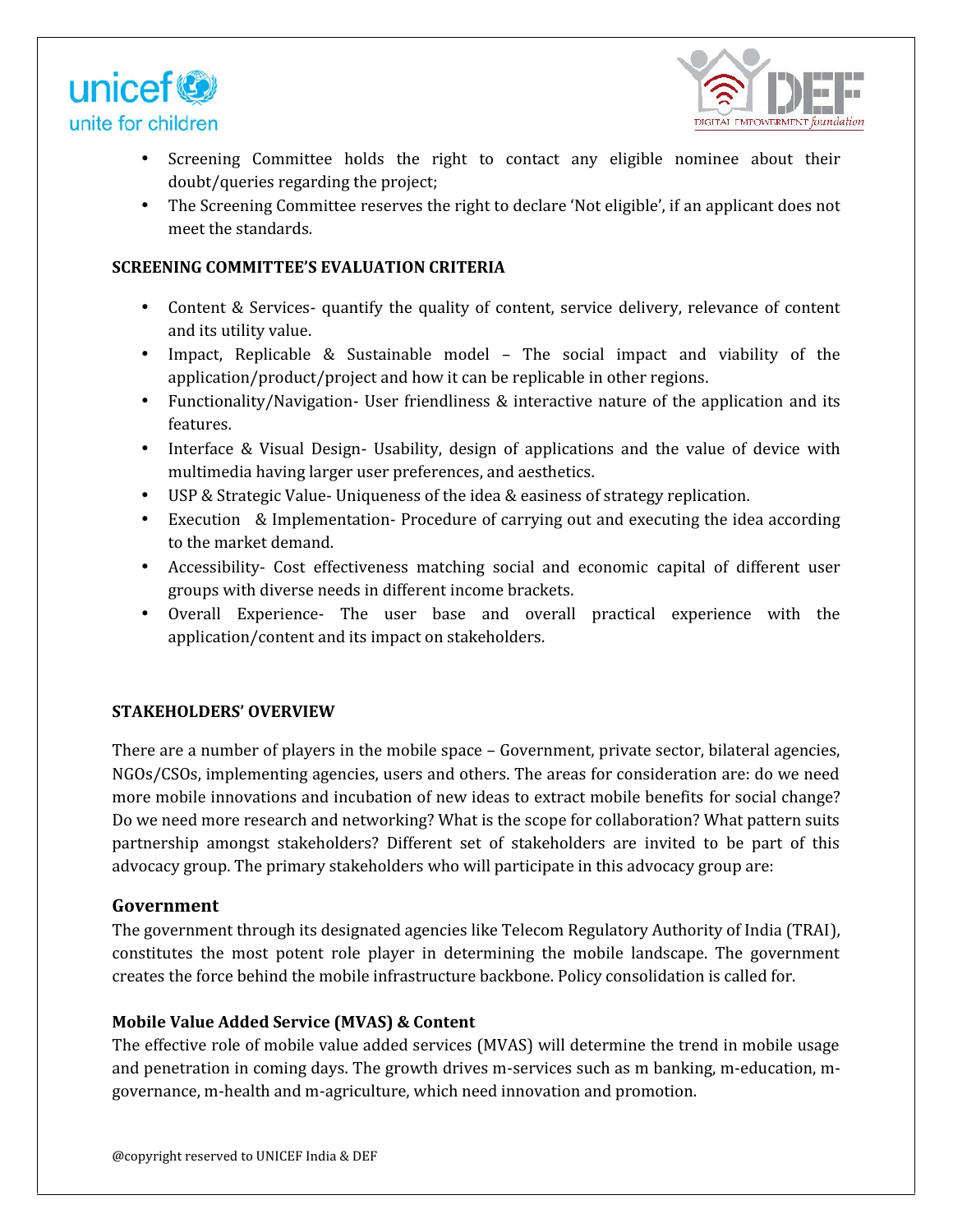



# **Phone Device: Manufacturers/ App Developers**

The role of manufacturers and developers is to simplify smartphone user screens and help overcome technical and literacy barriers that 'illiterate' users face. Manufacturers are required to provide users with more airtime, battery management widgets, and inexpensive phone sharing and emergency SMS features.

# **Bilateral Agencies**

The role of bilateral agencies like UNICEF, WHO and UNESCO seeks to explore on how mobiles can address policy and programme priorities to serve the underserved communities by bringing in



desirable social and behavior changes amongst them. As a way forward, they should intensify efforts on taking it forward and have more in-depth insight and focus.

# **Civil Society Groups**

The role of Non-Governmental Organisations (NGOs) assumes significance in view of their wider engagement in civic and development initiatives. Of late, the social sector has seen an increase in use of ICTs to deliver solutions and service serving underserved groups and communities. The widening mobile space is being explored to provide low cost and innovative solutions to address old and new service delivery challenges in areas like education, health and women empowerment. role of Non-Governmental Organisations (NGOs) assumes significance in view of their wider<br>agement in civic and development initiatives. Of late, the social sector has seen an increase in<br>of ICTs to deliver solutions and se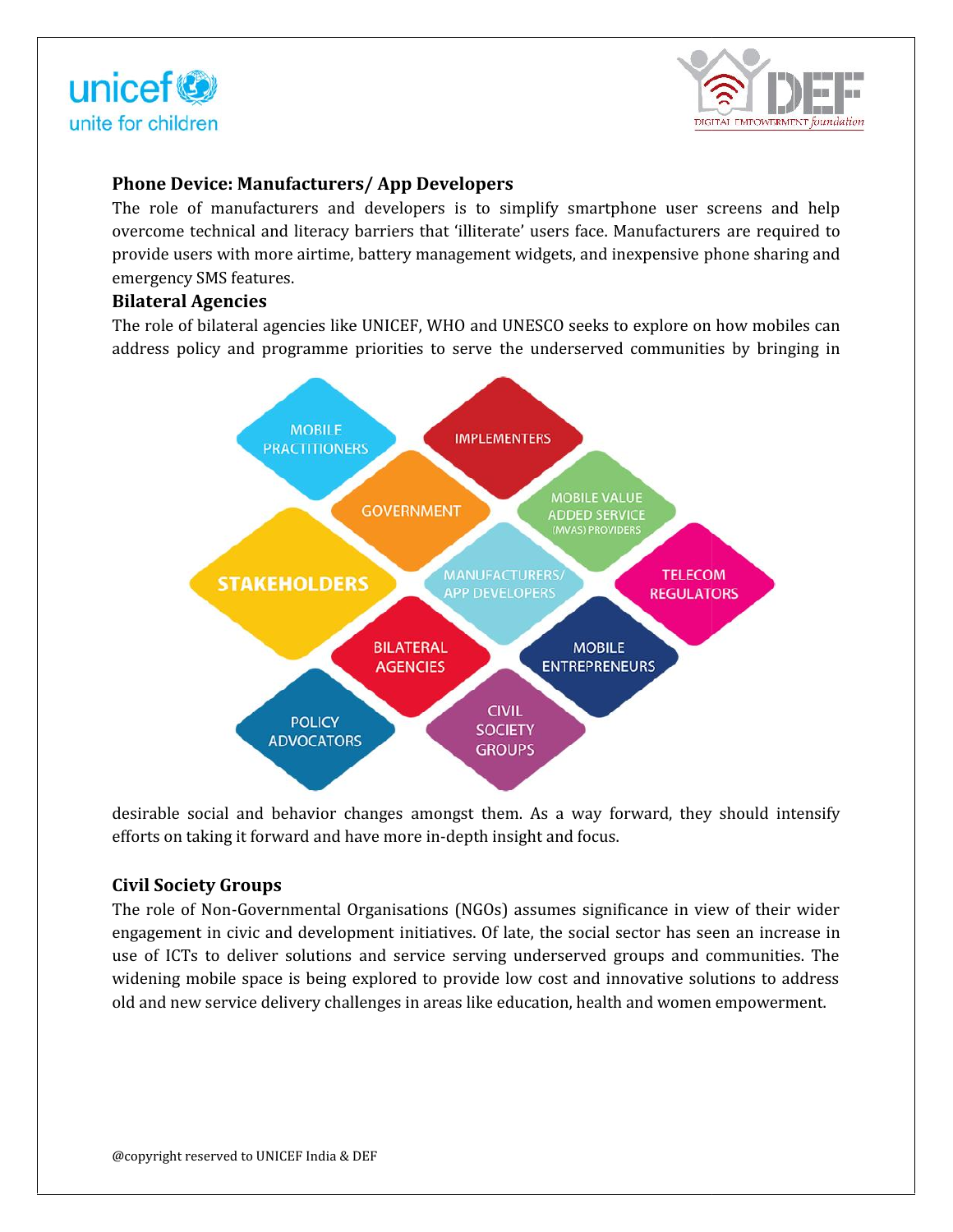



#### **GENERAL GUIDELINES**

- There are no charges applicable for applying as 'MSBC: Call for Experiences; Case-Studies & Practices'.
- One organization can submit multiple applications for the 'MSBC: Call for Experiences; Case- Studies & Practices'.
- The 'MSBC: Call for Experiences; Case-Studies & Practices' is open under four interventions: Education; Health; Disaster management; & Environment protection / sustainability
- The Case Study/Practice shall fulfill the conditions of being an active & One (1) year on-Ground project.
- The Practice/Case-Study/Project should have had an impact in minimum one district.
- Any false information submitted about the project will immediately lead to permanent disqualification of the Case Study.
- The Applicant should submit their experiences, initiatives, practices and case studies **Online** along with their supporting document such as – Video, PPT, etc.
- All shortlisted Practices/Case-Study will receive information about their screening in the first week of April. • The Applicant should submit their experiences, initiatives, practices and case studies<br> **Online** along with their supporting document such as – Video, PPT, etc.<br>
• All shortlisted Practices/Case-Study will receive inform
- main conference.

# **APPLICATION GUIDELINES**

Each MSBC Practice will have to follow these guidelines:

- All entries shall be real & implemented projects. Pilot projects will not be accepted.
- One Applicant can apply for multiple projects from multiple states. One project can be submitted for multiple categories. • One Applicant can apply for multiple projects from multiple states. One project can be submitted for multiple categories.<br>• Irrespective of the project's/programme's language, all information about the producer and
- project information must be in English.
- Separate Application should be made in case of multiple submissions by the same organisation, company or team.
- Any Application form received after the closing date will not be entertained.
- Any partially filled/not filled Application form will be rejected.
- Application form should be submitted either online or offline (via mail), however, we recommend you to choose online method to take advantage of updating/editing filled information. are no charges applicable for applying as "MSKC: Call for Experiences; Case-Studies"<br>
orges.<br>
Sees. Call for Experiences; Case-Studies & Practices'.<br>
SMSEC: Call for Experiences; Case-Studies Case-Studies & Practices'.<br>
SM Separate Application should be made in case of multiple submissions by the sa<br>organisation, company or team.<br>Any Application form received after the closing date will not be entertained.<br>Any partially filled/not filled App
- No modifications will be accepted in Offline (via email or hard copy) forms. They will be considered as final once they have been submitted. However, if you would like to update your form, please fill online form as a fresh entry.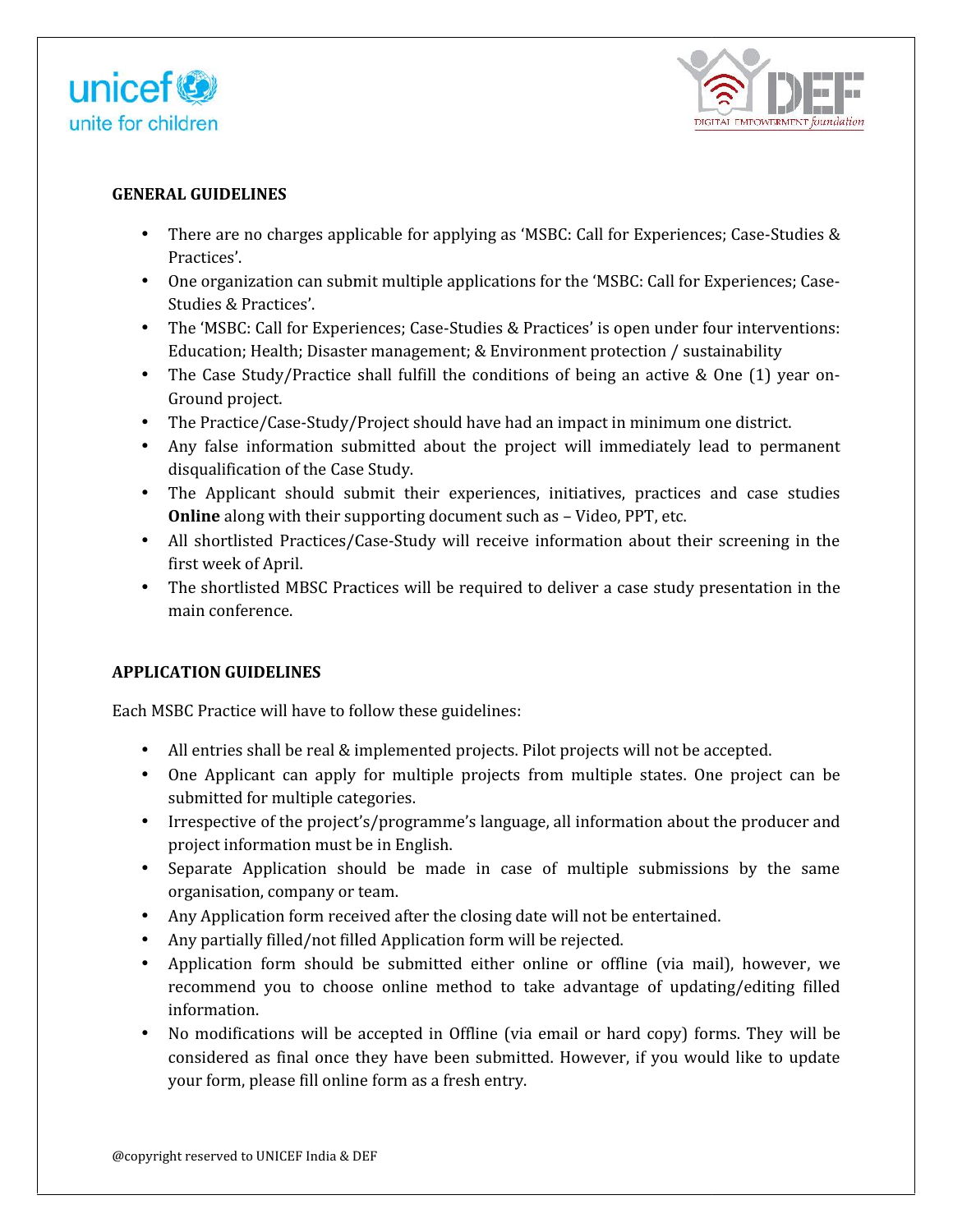



- Applicants will receive an acknowledgement mail on their email address after submitting the application form successfully.
- Using the mentioned URL and provided information in the acknowledgement mail, applicant should login again to attach the relevant video or PPT about the project.
- Please note that either a PPT or small video about the project is a mandatory requirement of the application form.
- Any applicant may edit/modify the details in the application form till the last date of accepting the form using their credentials. mts will receive an achievabed<br>metastaristic filestion form successfully.<br>Ilication form successfully,<br>the mentioned URL and provided information in the achievabed<br>energies at stabile dependent mail,<br>the mentioned URL and
- The fields marked mandatory in application form are to be necessarily filled in by the Applicant.
- Any application form without video or PPT will be considered as incomplete entry and will not be counted in the final stage of Screening Evaluation.
- PPT/Video regarding your project is a must to give a clear view of your work and project. It does not need to be a High Definition/Professional video.
- The entry will not be considered if any applicant fails to submit the entire details of the application forms till the last date of Call for Applications.
- The Applicant should consider the following documents to send with the completed Application form:
	- o Presentation (covering information about the project they have applied for) [Mandatory]
	- o Logo of the project [Mandatory]
	- o Video on the project [optional]
	- o Letter of Acknowledgement/Letter of appreciation [if any] by any recognized entity
	- o Brief profile of Producer/Organization [optional]
	- o Screenshots of website, images, real site photos
- Evaluation Criteria: Application Forms must be filled out entirely. Screening will be scored on:
	- o Quality of Content & Services
	- o Impact, Replicable & Sustainability
	- o Ease of Use: Functionality & Navigation
	- o Accessibility
	- o USP & Strategic Value
	- o Technology Infrastructure
	- o Approach & Implementation
	- o Overall Experience
	- o [All Submissions for products/services MUST be on-ground. No ideas/Business plans are eligible in this]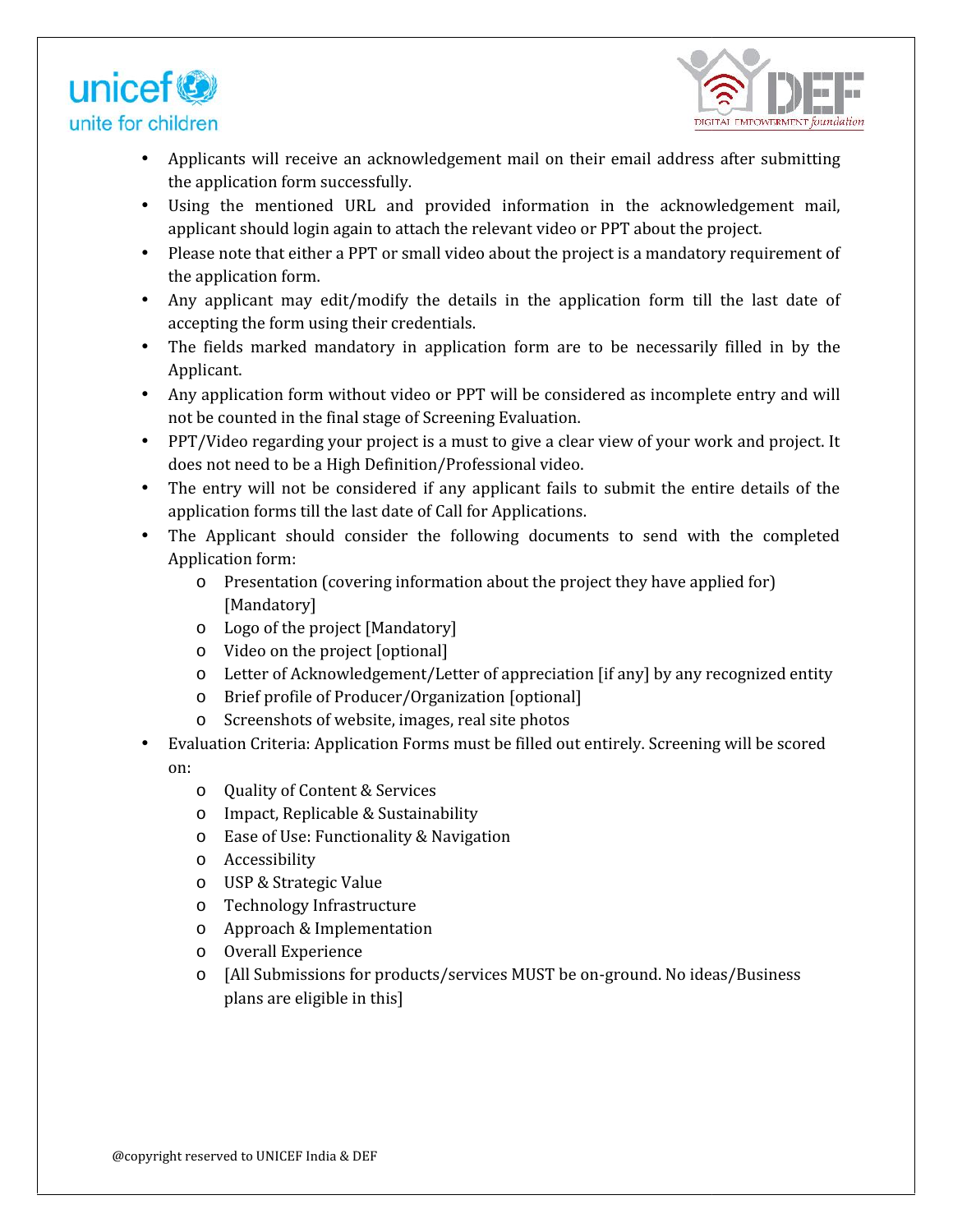



# **ELIGIBILITY CRITERIA**

- o Each MSBC Practice will be assessed according to the following criteria:
- o MSBC Practice submitted by individuals on behalf of public or private sector organizations; university, or research and development institutions and non-government organizations will be considered.
- o MSBC Practice should be on ground for at least 1 (ONE) Year for applying. No Pilot projects are eligible to apply.
- o MSBC Practice must provide clear and concrete information about your initiative, organization, the team involved.
- o Any single entry of MSBC Practice can be considered under multiple categories.
- o Irrespective of the product/project language, all producer and project information must be in English.

# **RECOGNITION**

- o Shortlisted MSBC Practice will be honored with CERTIFICATE of PARTICIPATION duly signed by UNICEF India, DEF and Screening Committee Experts.
- o Shortlisted MSBC Practice will have the opportunity to be a part of UNICEF-DEF Advocacy Team.
- o Shortlisted MSBC Practice will have opportunity to be a part of Networking Team that will enable them to directly engage them with State NHRM (National Health Rural Mission), State Government stakeholders, International Funding Agency – UNICEF India, Policy Advocators. **Y CRITERIA**<br>
M MSRC Practice will be assessed accurding to the following criteria:<br>
MSRC Practice submitted by individuals un hehalf of public or private sector urganizations;<br>
SC Practice submitted by individuals un heha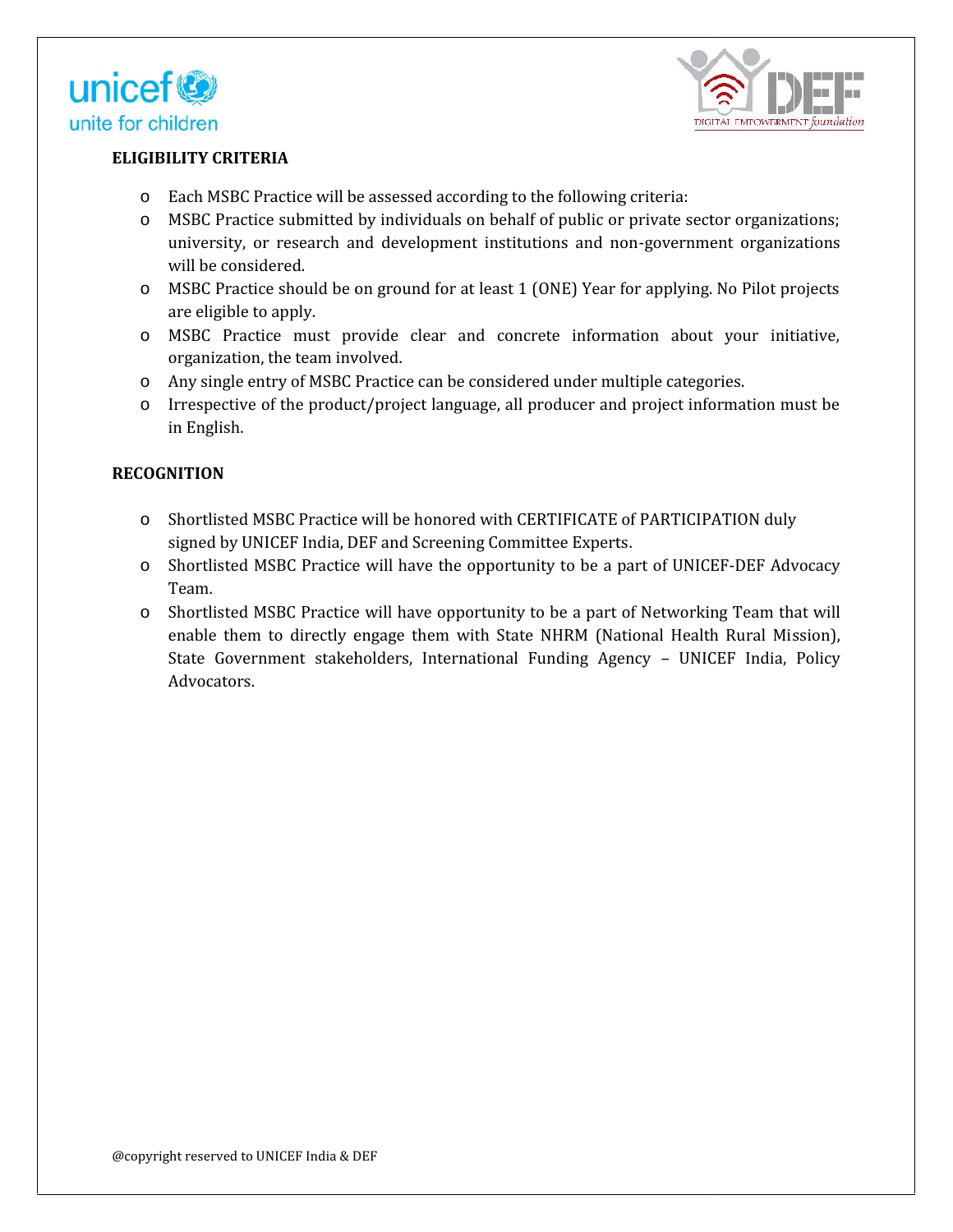



## **Annexure 1:**

## **BACKGROUND: MOBILE PHONES AS A TOOL FOR SOCIAL & BEHAVIOUR CHANGE**

The rapid growth of mobiles and the internet have changed the ways in which communication and development are occurring. It is strongly perceived that the subject of mobile as a tool for social and behavioural change is an emerging area of importance among stakeholders in communication for behavioural change is an emerging area of importance among stakeholders in communication for<br>development space. The development challenge is how to place the mobile tool at the heart of solving key communication related hurdles in areas of education, health, livelihood and<br>environmental·disasters. environmental disasters. **IBILE PHONES AS A TOOL FOR SOCIAL & BEHAVIOUR CHANGE<br>
The phologes and the internet have changed the ways in which communication and<br>
mortaring it is strongly perceived that the subject of mobile as a total for social and** 

UNICEF defines; *'Communication for Development (C4D)' as a communication tool to understand people, their beliefs and values, the social and cultural norms that shape their lives. It involves 'Communication as a to social that It engaging communities and listening to adults and children as they identify problems, propose solutions and act upon them. C4D is seen as a two-way process for sharing ideas and knowledge using a range of communication tools and approaches that empower individuals and communities to take actions to improve their lives1. there communities and listening to adults and children as they identify pr to and act upon them. C4D is seen as a two-way process for sharing ideas and of communication tools and approaches that empower individuals and* 

'Mobile Phone as a Tool for Social & Behaviour Change' is a joint effort of UNICEF India and Digital 'Mobile Phone as a Tool for Social & Behaviour Change' is a joint effort of UNICEF India and Digital<br>Empowerment Foundation (DEF) to explore various projects where women, adolescent girls and youth have effectively used mobiles in areas of health, education, sanitation, environment and monitoring and training of frontline workers. Trying to examine the prospects of Mobile Phone as a Tool for Social & Behaviour Change, DEF and UNICEF India organised a two-day consultation on, 9<sup>th</sup> and 10th May 2013 in New Delhi. youth have effectively used mobiles in areas of health, education, sanitation, environment and<br>monitoring and training of frontline workers. Trying to examine the prospects of Mobile Phone as a<br>Tool for Social & Behaviour

Based on the consultation, UNICEF India and DEF published three research reports - case studies, and 10th May 2013 in New Delhi.<br>Based on the consultation, UNICEF India and DEF published three research reports - case studies,<br>complete compendium with full research paper, excerpts from the consultation and the white paper. On the basis of the report UNICEF India and DEF have decided to extend the initiative to work out a model, which can later be adapted and implemented on a larger scale.

The second part of the project attempts to scale up at a wider level and provide solution-based tools to various ongoing challenges surrounding the issue of women, adolescents, youth, girls, children and sectors across health, education, nutrition, and empowerment. This project attempt to study concerns around MSBC and create a formidable platform to provide knowledge on diverse MSBC paper. On the basis of the report UNICEF India and DEF have decided to extend the initiative to<br>work out a model, which can later be adapted and implemented on a larger scale.<br>The second part of the project attempts to sca players.

Targeted states are **Uttar Pradesh, Madhya Pradesh, Assam, Andhra Pradesh, & Tamil Nadu.** 

@copyright reserved to UNICEF India & DEF

<sup>1</sup> http://www.unicef.org/cbsc/